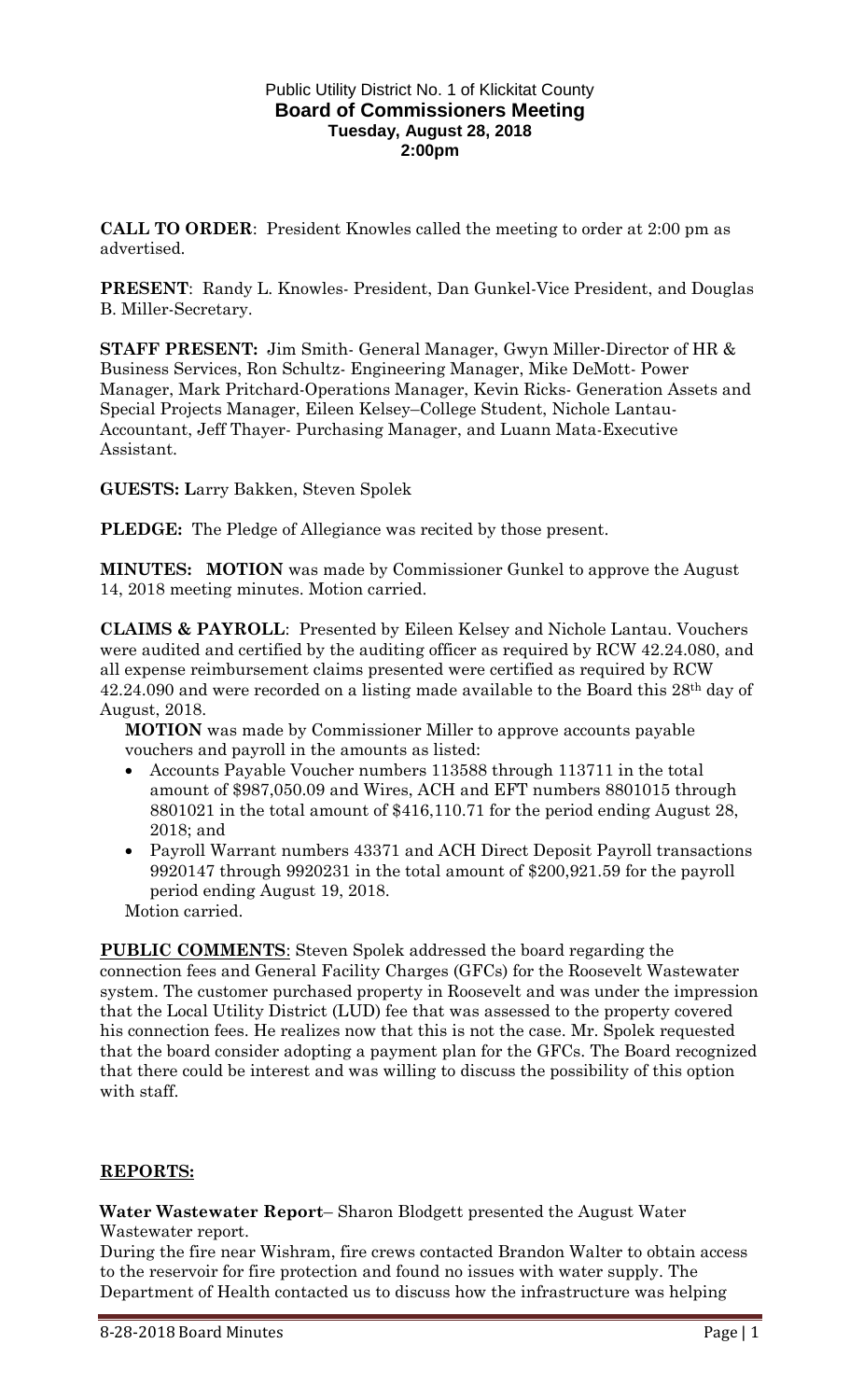with the fire suppression. Communications worked well and the water supply was not taxed as it has been in the past. Also in Wishram there was a failure of one of the new water booster pumps. We had to demand that the manufacturer send someone to evaluate the booster pump issues. When they arrived, they were able to pinpoint the issues and ordered a new pump. It is unclear if the pump will be replaced under warranty or not. Staff chose not to send in the faulty pump back to the manufacturer pending the determination of whether this will be a warranty replacement or not. A representative from the manufacturer will be on site tomorrow.

We budgeted for water sampling stations in 2018. We have purchased the equipment and the crew is beginning the installation process.

Discussion of Mr. Spolek's request continued. Sharon stated that she has been asked this question for years. The facts are that the GFC's are a part of rates and would require a rate hearing to change. The systems are self-funded, and if this charge is spread out over time, the system could be underfunded. We have no mechanism for tracking the collection of these funds. Lastly, should the owner choose to sell, collection from the new owner for the remainder of the funds would take manpower to track and would be susceptible to human errors. It was the consensus of the Board that we not move towards the payment plan option for the GFC. The Commissioners requested that Sharon bring back a response letter for review.

**Engineering July Report**– Ron Schultz provided the department update for July.

Ron reviewed the status of work with BPA including rescheduling of the Spearfish outage and he updated the board on registration status for transmission operator agreements.

It was determined that the White Creek substation outage last month was caused by a failed fiber shoe. We are replacing everything on the structure that failed as well as similar equipment on the poles on either side of the failure. In conjunction with our long range plan and with postponing the bids of the Sonova switch and Sixprong Substations, regulators have been installed to address voltage issues on the East end of the county.

Metershop has almost completed their portion of the RNG project work and will roll into substation inspections. Engineers in White Salmon are busy with customer inquiries and the Goldendale office has been evaluating system improvement projects with customer inquiries being addressed as they come in. Linden switchyard construction bid is scheduled to open September 4th. Justin Beierle is settling in well in Goldendale and we just hired Jared Balcom as the new staking engineer in White Salmon.

It has come to our attention that LS Technologies is considering supplying highspeed fiber to Bingen. They are working through the details. There is still investor interest in building at the former Goldendale Aluminum plant location. BPA is speaking with the developer and we have submitted the feasibility study application, funded by the developer.

**Operations July Report**– Mark Pritchard provided the department update for July.

The July outage statistics are below our goal. Brandon Johnson and Mark have been working together on how to improve these statistics. Protection coordination was identified as an area to evaluate to reduce the outage hour numbers.

The Goldendale crew is working on wedge tap connectors when not working on customer installations. They are also completing pole replacements identified from the pole testing process. The White Salmon crew is mainly focused on customer work. The Construction crew is finishing their underground cable replacement work on 21st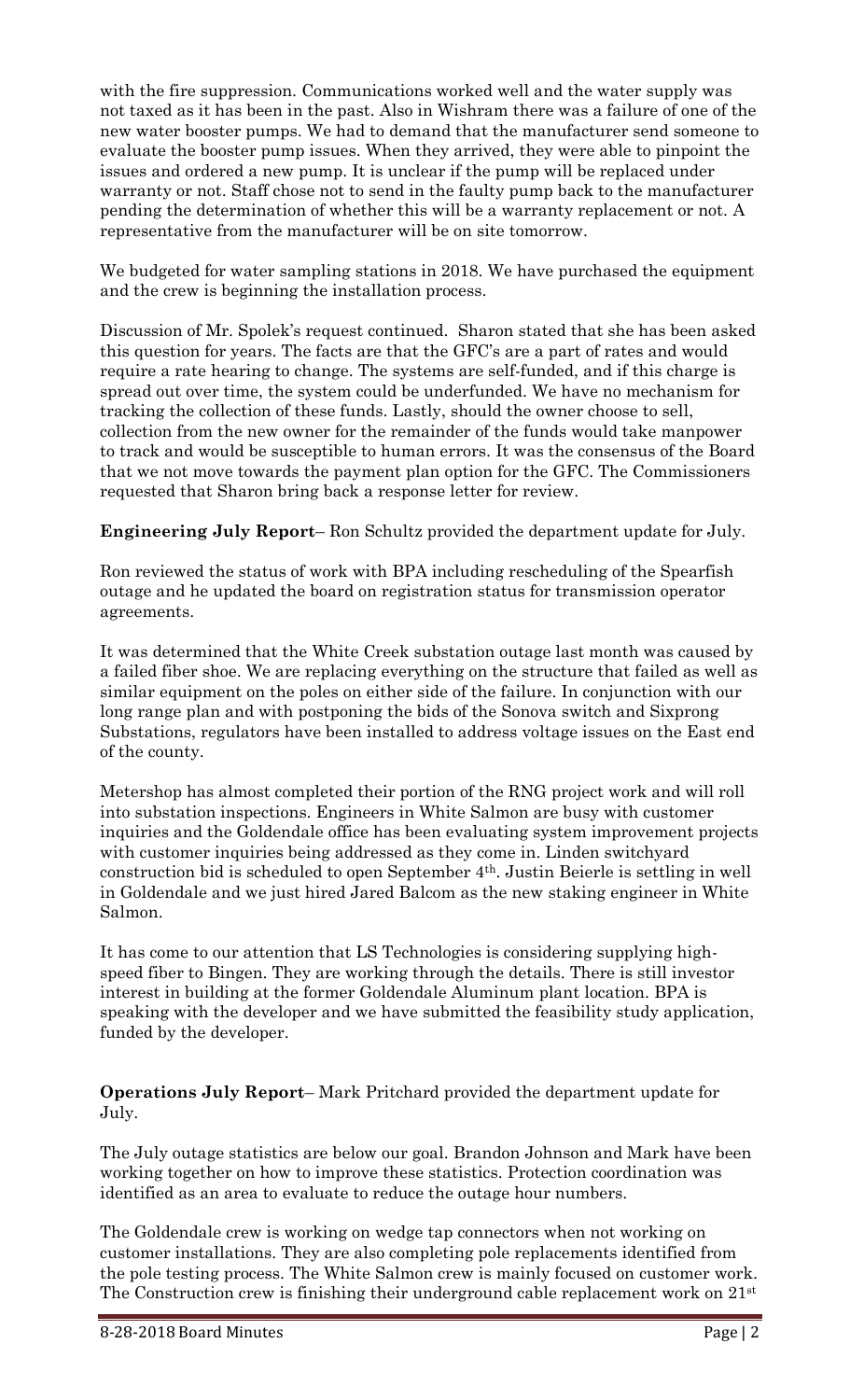street and Golden Ridge. The Tree crew has been working in town due to the Industrial Fire Precaution levels remaining at a level 3. The Department of Natural Resources won't issue work permits at this time. Asplundh has pulled their crews off as well. Once the ban is lifted we have requested that Asplundh return the same crew we have had on site this year. July's removal and trimming numbers were high again, but there will be a significant reduction in August's numbers as we work on secondary wire trimming.

Washington Department of Labor and Industries has issued a citation for the electrical contact incident from June. We will be taking formal exception the citation as we feel the determination was incorrect and should be reconsidered. Mark will work with Athan Tramountanas.

**COMMISSIONER DAN GUNKEL –** Commission Gunkel did not have a report.

**COMMISSIONER DOUGLAS MILLER -** Commissioner Miller reported that he read an article regarding the Watershed funding rule. There will be a meeting in Union Gap on October 2nd that he plans to attend as they will discuss the stream flow restoration program. There was also an article in Yakima Herold Republic referencing the Switzler Canyon water supply. The article stated that Klickitat and Benton Counties were working together on the development of this project. Staff will watch this project and have representation present for the meeting next month in support.

**COMMISSIONER RANDY KNOWLES** – Commissioner Knowles did not have a report.

## **GENERAL MANAGER –** The complete report can be found at:

[htp://www.klickitatpud.com/topicalMenu/commissioners/GM\\_Reports.aspx](http://www.klickitatpud.com/topicalMenu/commissioners/GM_Reports.aspx)

- In addition to the written report, Mr. Smith presented the following information: 1. Operating line of credit- Mike DeMott had a conversation with our Fitch rating agency representatives. They do not view a line of credit as negative and utilizing an operating line of credit is common practice in the utility industry. There is no real downside as long as it's utilized properly and paid off regularly. Fitch suggested that we create a Policy to dictate the usage, but did not see a negative, moving this direction.
	- 2. RNG audit- International Sustainability and Carbon Certification representatives were on site last week. They are evaluating the European renewable natural gas compliance for the portion of gas that will be delivered to the European market. The preparation work and the review took time but was very beneficial and permitting is in process. The Auditor was on site to observe our operation. The Audits should be complete by the end of week. Commissioner Gunkel asked if we discussed the accounts receivable (AR) issues since the RNG produced will be stored by BP until the project is certified. Mike will review this question with Fitch.
	- 3. Goldendale Pumped Storage project Dana Peck of the Goldendale Chamber of Commerce is coordinating a tour for the Blue Green Alliance, which is an environmental and labor association. Brain will represent the District at the tour, which is planned for October 2nd.
	- 4. Lyle Well- We have researched the infrastructure fund. There is \$585,000 available. We anticipate requesting \$325,000 for the Lyle Well project. This would leave \$260,000 remaining in the fund.
	- 5. Budget- Staff is working to complete their head counts and expense budgets now. We anticipate presenting the second formal budget review at the Board meeting on November 13th. We expect that this will then roll into the strategic plan discussion on November 14th. There will be additional time to review the budget after the strategic planning session before adopting the budget.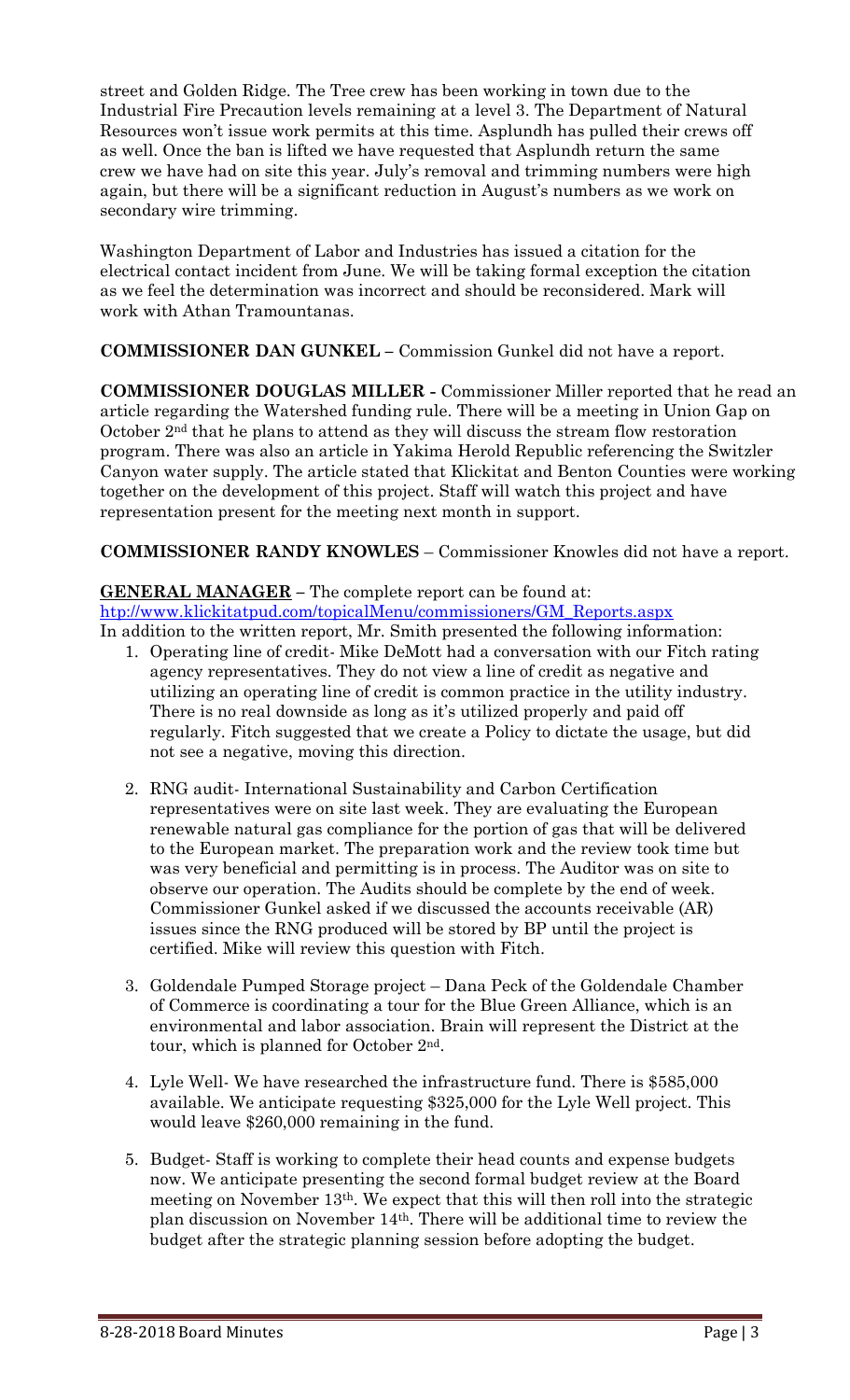- 6. BPA costs for Fish Mitigation- Power Conservation council released a report stating that \$450,000,000 is being spent on fish and wildlife mitigation. This is about 15% of BPA's budget and has been as high as 30%.
- 7. Wastewater treatment awards- The Klickitat, Lyle, and Wishram wastewater systems have received awards again this year. A representative from the Department of Ecology will attend our next meeting to present these awards to staff.
- 8. US Forest Service Claim- We have received a claim from the forest service for fire suppression costs from the Mile Marker 28 fire. The claim is for \$4,200,000.
- 9. McNary Project- Kevin presented information regarding the McNary August  $22<sup>nd</sup>$  forced outage. On August  $22<sup>nd</sup>$  there was an equipment failure that forced and emergency shutdown of the project. Kevin and Kirt Konger from Northern Wasco (NWPUD) met Monday August 27th to inspect the unit. Since the outage occurred, the team had dewatered the project and they found damaged brushes and a small rub mark. They realized at that point that the unit had lifted somehow. What they found was that there was a rapid close of the Wicket gates. It was determined that a solenoid failed, so the slow close didn't realize the trip. After a full evaluation it was determined that there was no significant damage and that once the repairs are complete the unit should be able to restart tomorrow. Staff will closely monitor the operation and submit oil samples for testing. It was suggested that we install an events historian and a sequence event recorder to record detected fault information as well as implement several improvements to the wicket gate controllers. They will be working on those ideas and have a more detailed report at the September joint NWPUD and KPUD Board meeting. Kevin commented that the NWPUD team completed a thorough and very competent investigation and that he is impressed with their knowledge and the condition of the facility.

## **AGENDA ITEMS:**

- **A. VEHICLE DISCUSSION:** Jeff Thayer presented the board with our vehicle replacement guidelines and provided the board with the 5-year vehicle plan. He also discussed adding a contingency to the vehicle budget in the future. This would allow a fund available for catastrophic vehicle failure. Once funded the money would carry through so if there are no issues then funds would not be used. The Commissioners were supportive if we have the margin to do this upon reviewing the budget. Jeff also asked for support to order the two larger trucks that will be in the 2019 budget proposal. These trucks take longer than 12 months to receive and to ensure delivery and payment in 2019 we need to place those orders this year. **MOTION** was made by Commissioner Gunkel to authorize purchasing manager to order the two major vehicles slated under the 2019 budget. Motion carried.
- B. **PREQUALIFICATION OF CONTRACTORS:** Staff has reviewed the qualifications of Flow Technologies, Inc. and recommended they be added to the Small works roster for the remainder of 2018. **MOTION** was made by Commissioner Miller to approve the addition of Flow Technologies, Inc. to the Small Works roster for 2018. Motion carried.
- C. **PREQUALIFICATION OF PROFESSIONAL SERVICES CONSULTANTS:**

Staff has reviewed the qualifications of Historical Research Associates, Inc. and HDR Inc. and recommended the addition of both companies to the Professional Services roster for the remainder of 2018. **MOTION** was made by Commissioner Gunkel to approve the addition of Historical Research Associates, Inc. and HDR, Inc. to the Professional Services roster for 2018. Motion carried.

**Adjourned** – There being no further business, the meeting adjourned at 3:52 p.m.